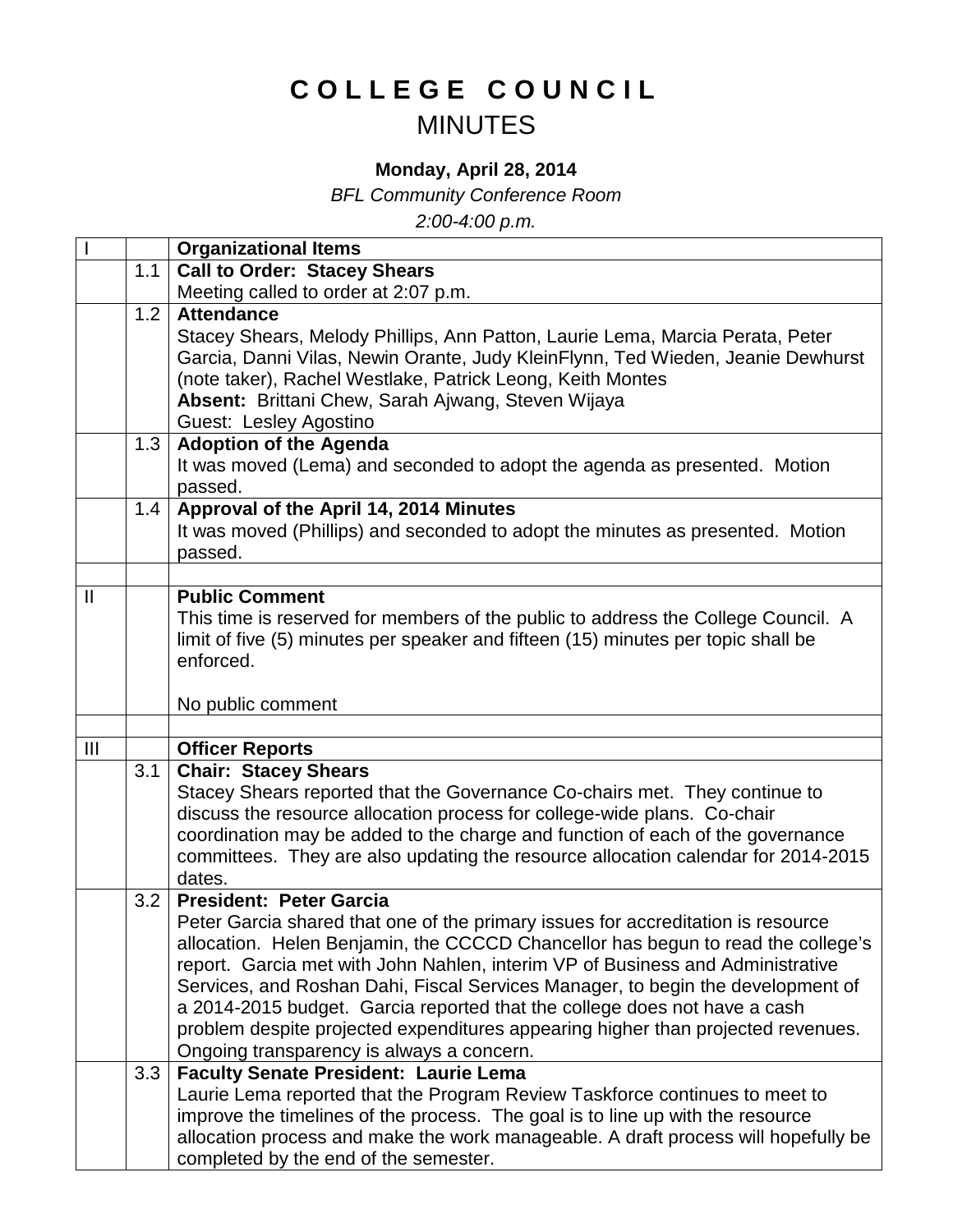|     | 3.4 | <b>Classified Senate President: Ann Patton</b>                                          |
|-----|-----|-----------------------------------------------------------------------------------------|
|     |     | Ann Patton reported that Becky Opsata, the accreditation self evaluation report         |
|     |     | technical writer, came to the Senate to explain about the report and the best way for   |
|     |     | classified staff to review it. In addition, the Developmental Education draft plan was  |
|     |     | reviewed. Classified Senate officer elections will occur at the staff appreciation BBQ  |
|     |     | in May.                                                                                 |
|     | 3.5 | <b>ASDVC: Keith Montes</b>                                                              |
|     |     | There was no ASDVC report.                                                              |
|     |     |                                                                                         |
| IV  |     | <b>Accreditation Self Evaluation Report-Information/Discussion</b>                      |
|     |     | http://www.dvc.edu/org/info/accreditation/selfeval2014/2014report.htm                   |
|     |     | Ted Wieden walked Council members through the report. The second hearing for            |
|     |     |                                                                                         |
|     |     | College Council will occur on May 12. Constituent feedback should be funneled           |
|     |     | through their representative groups. The hyperlinks for the evidence will be            |
|     |     | completed in June. Becky Opsata is in the process of writing an executive               |
|     |     | summary. Ellen Kruse has created a glossary of terms. Wieden is developing a list       |
|     |     | of common questions. The signing of the self evaluation report will occur at the        |
|     |     | Council's May 12, 2014, meeting.                                                        |
|     |     |                                                                                         |
| V   |     | 2013-2014 College Council Recommendations - Discussion                                  |
|     |     | College Council members reviewed the spring 2013 Integration Council's qualitative      |
|     |     | report. Garcia pointed out that there appears to be a disconnect in that the last two   |
|     |     | reports from IC have not included Human Resource requests yet the Budget                |
|     |     | Committee Report is allocating money for HR. Garcia explained that DVC's history        |
|     |     | is to roll over one-time funds not expended. Council members discussed the 10%          |
|     |     | augmentation to operating funds and if this is the best use of the money. College       |
|     |     | Council discussed what the Budget Committee's review of Phase III will cover and if     |
|     |     | that will help with the decentralized budget operation process at this college. It will |
|     |     | be important to close the loop on how the money was spent to achieve student            |
|     |     | success and learning and how well the unit did.                                         |
|     |     |                                                                                         |
|     |     | Newin Orante, Patrick Leong, Laurie Lema, Rachel Westlake, and Keith Montes             |
|     |     | agreed to serve on the College Council Report writing sub-group. Shears will            |
|     |     |                                                                                         |
|     |     | contact the Budget Committee co-chairs for a representative to serve on the sub-        |
|     |     | group.                                                                                  |
| VI  |     |                                                                                         |
|     |     | <b>College Council Annual Report - Discussion</b>                                       |
|     |     | It was moved (Wieden) to review the DE Master plan before discussion of the CC          |
|     |     | annual report. Motion passed.                                                           |
|     |     |                                                                                         |
|     |     | At the May 12 meeting, CC members will break out into two groups and develop            |
|     |     | accomplishments/goals and obstacles/recommendations.                                    |
|     |     |                                                                                         |
|     |     | It was moved (Montes) and seconded to table this item to the May 12 meeting.            |
|     |     | Motion passed.                                                                          |
|     |     |                                                                                         |
| VII |     | Developmental Education Master Plan - Discussion/Decision                               |
|     |     | Ellen Kruse and Laury Fischer attended for further feedback on the Developmental        |
|     |     | Education Master Plan draft. Some revisions have been made since the last review.       |
|     |     | The report now focuses on implementation and plans. Since the semester is close         |
|     |     | to the end, the writing group will work over the summer to add changes. Outcomes        |